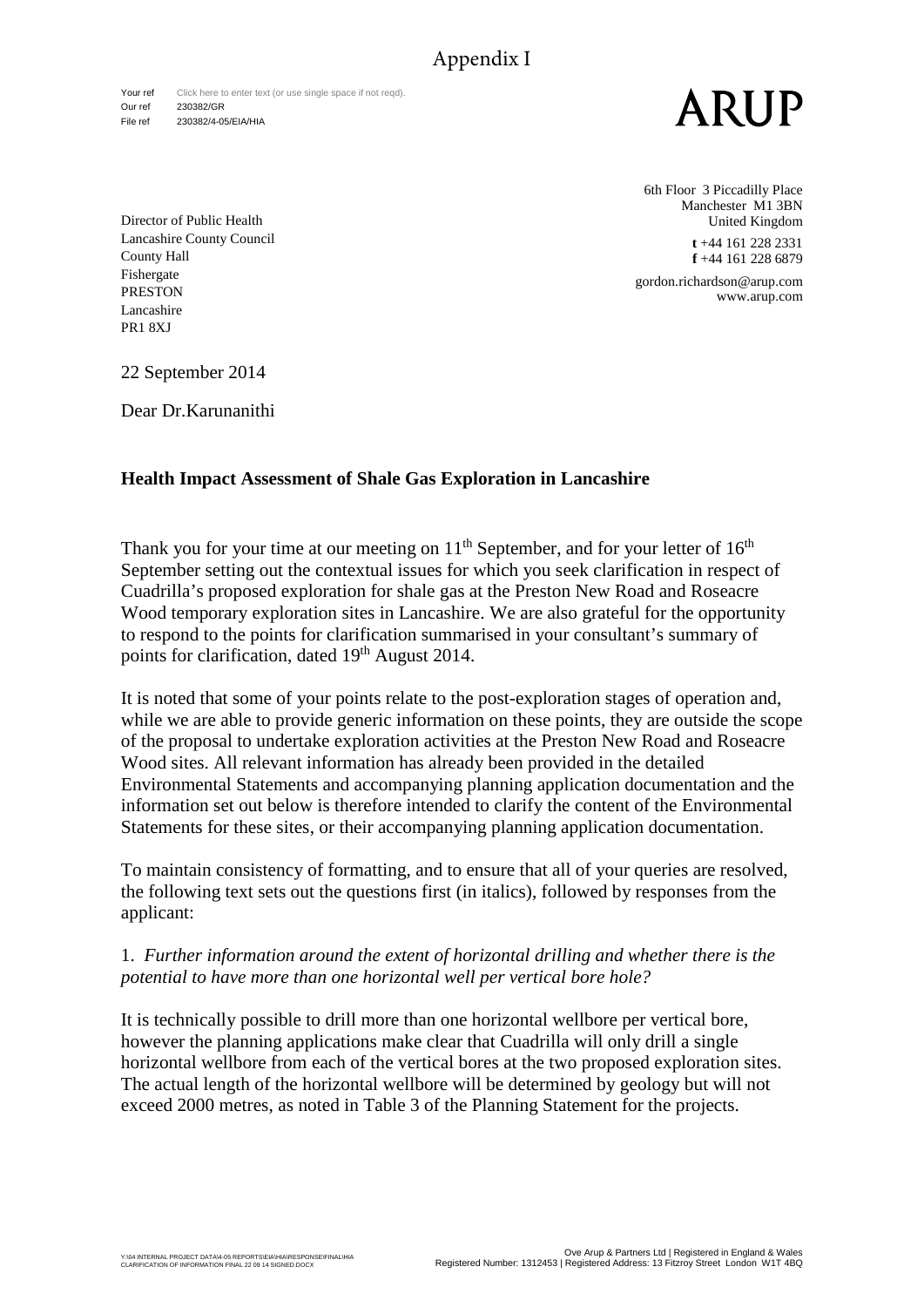## *2. How is the monitoring of fracture propagation post hydraulic fracturing being planned?*

The primary purpose of the micro-seismic array is to monitor propagation of fractures induced in the shales. The precise timescale over which fracture propagation will take place cannot be defined at this stage, however micro seismic monitoring will continue after cessation of the hydraulic fracturing activity for a number of hours; within this time the mechanism for which fracture growth is required is no longer active.

In addition to micro-seismic monitoring, the Traffic Light System (TLS) array will actively monitor the entire hydraulic fracture operation, including pumping, fracture propagation, stand-by, and flow back.

#### *3. What monitoring arrangements are being planned for post abandonment stage?*

Monitoring requirements may be imposed by the Environment Agency through the environmental permit for each site in respect of plugged and abandoned wells. Any such requirements deemed necessary in respect of circumstances at that time will form part of the closure plan for the site, compliance with which will form part of the Agency's decision under the relevant regulations whether to accept a surrender of the environmental permit. Groundwater monitoring at the Site will be performed for a minimum of one year following abandonment of the exploratory wells or in accordance with extant best practice or regulatory requirements at the time of abandonment. (see s.11.4.5; para.68 of ES).

*4. What health related criteria was used for site selection referred to in chapter five and what consideration was given to how close to the residential area could the well be placed?*

The criteria for site selection is set out in Tables 5.1 and 5.2 of the ES. Assessment criteria for individual topics (e.g. lighting, air quality, noise etc.) drawn from the relevant guidelines were used to evaluate each proposed site. Proximity of potential receptors to the site was considered in relation to these various thresholds.

## *5. What quantitative risk assessments have been completed with reference to health risks?*

In response to the scoping report for Preston New Road, Public Health England set out its requirements (in its letter dated 27<sup>th</sup> February 2014) for a dedicated section in the ES, to summarise key information relating to public health, to be drawn from relevant technical chapters. This did not include a quantitative health risk assessment.

*6. What health risk assessments have been conducted for MOD sites as another potential transport site?*

Part of the MoD site at DHFCS Inskip has been proposed as a potential Heavy Goods Vehicle (HGV) transport route for the proposed Roseacre Wood shale gas exploration location. The MoD has completed assessments of health & safety issues associated with activities on its land at DHFCS Inskip.

# *7. What health related standards were considered when formulating the Environmental Operating Standards?*

Thresholds for specific parameters such as air quality and noise may incorporate health standards, and where applicable these will be included in individual Control Plans within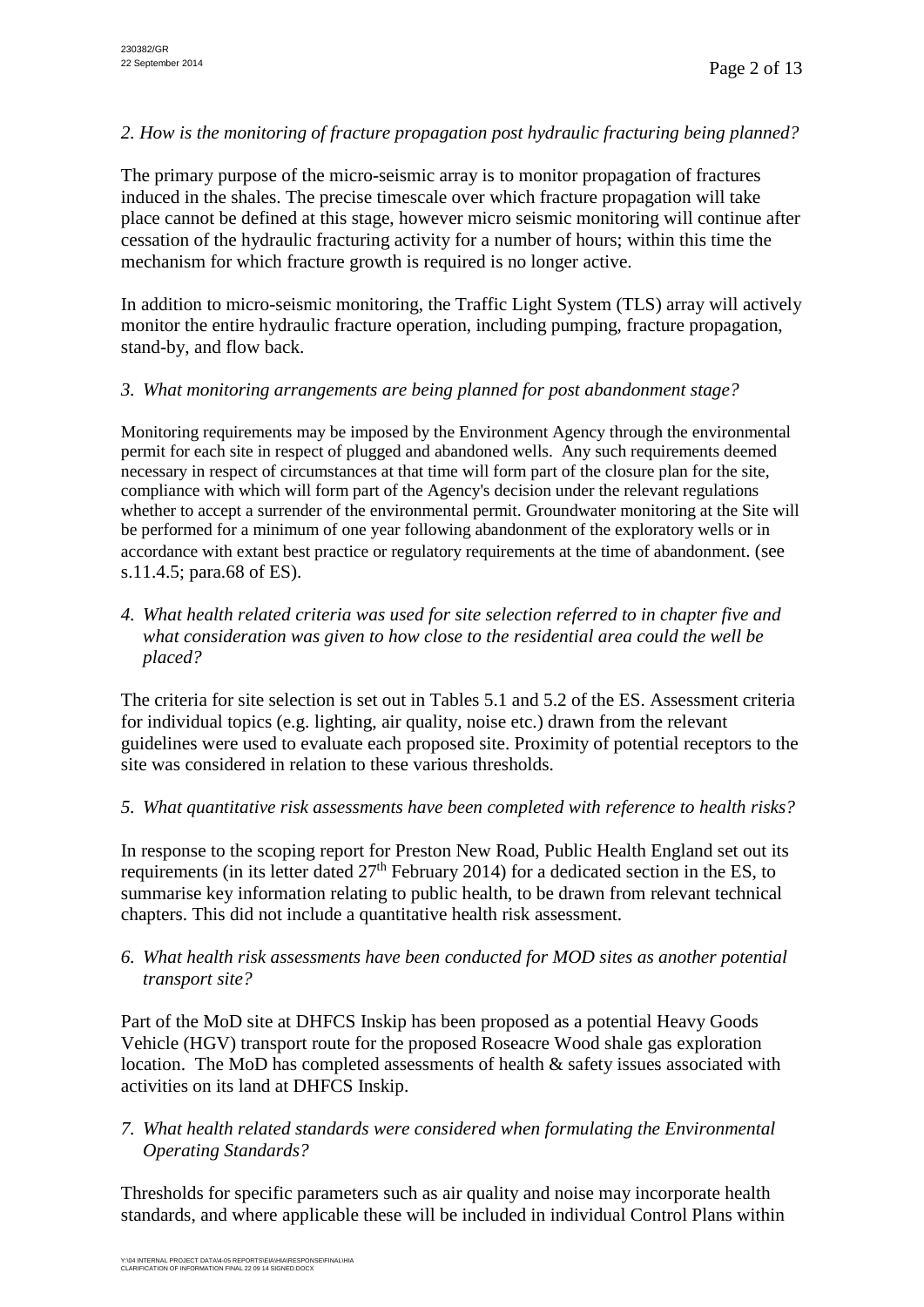the EOS. The EOS structure is summarised in the ES, pending receipt of planning conditions, and will be a live document, updated at regular intervals throughout the project. A separate Health, Safety, Security and Environment Risk Management Framework will be implemented, as set out in section 11.4.5 of the ES (para.64).

#### *8. Further information about the storage, transport and disposal of waste.*

Details of proposals for storage, transport and disposal of all relevant materials (including wastes) are set out in Appendix K; sections K2.3 and K2.5.

*9. What considerations were given to undertaking a full health impact assessment as part of the environmental impact assessment?*

In the scoping report for Preston New Road, a signposting section was proposed under section 4.4.2. In response to this, Public Health England set out requirements (in its letter dated 27<sup>th</sup> February 2014) for a dedicated section in the ES, to summarise key information relating to public health, to be drawn from relevant technical chapters. This comprises chapter 20 of the ES for Preston New Road.

## *10. How is the completion of combusting during the flaring going to be measured?*

Flare monitoring details are contained in the Environmental Permit application, HSE-Permit-PNR-INS-007 and HSE-Permit-RW-INS-007 Emissions Monitoring Plan submitted to the Environment Agency. The combustion of natural gas will be flared in accordance with BAT Reference Document cww\_bref\_0203 "Best Available Techniques in Common Waste Water and Waste Gas Treatment / Management Systems in the Chemical Sector.

The temperature of the flare will be continuously monitored using thermocouples up to 1000°C (+). BAT requires the flare to operate at 800°C (+). At this temperature 98% of natural gas is converted into carbon dioxide and water vapour. Once the temperature and feedstock (natural gas) of the flare is recorded, a calculation method will be utilised to establish conversion rates.

In addition to continuous monitoring the flare, the well pad perimeter fence line will have 4 ambient air quality monitoring stations. Detail of the ambient air quality monitoring is outlined with the HSE-Permit-PNR-INS-006 and HSE-Permit-RW-INS-006 including Methane, Oxides of Nitrogen, Sulphur Dioxide and Volatile Organic Compounds.

#### *11. What unplanned scenarios were considered in the development of the environmental statements?*

Unplanned scenarios are considered in the Environmental Risk Assessment (ERA) issued to DECC for consideration on 24<sup>th</sup> April 2014. DECC confirmed that the ERA submitted in respect of Preston New Road met its requirements, and can be found on the Cuadrilla website <http://www.cuadrillaresources.com/protecting-our-environment/> .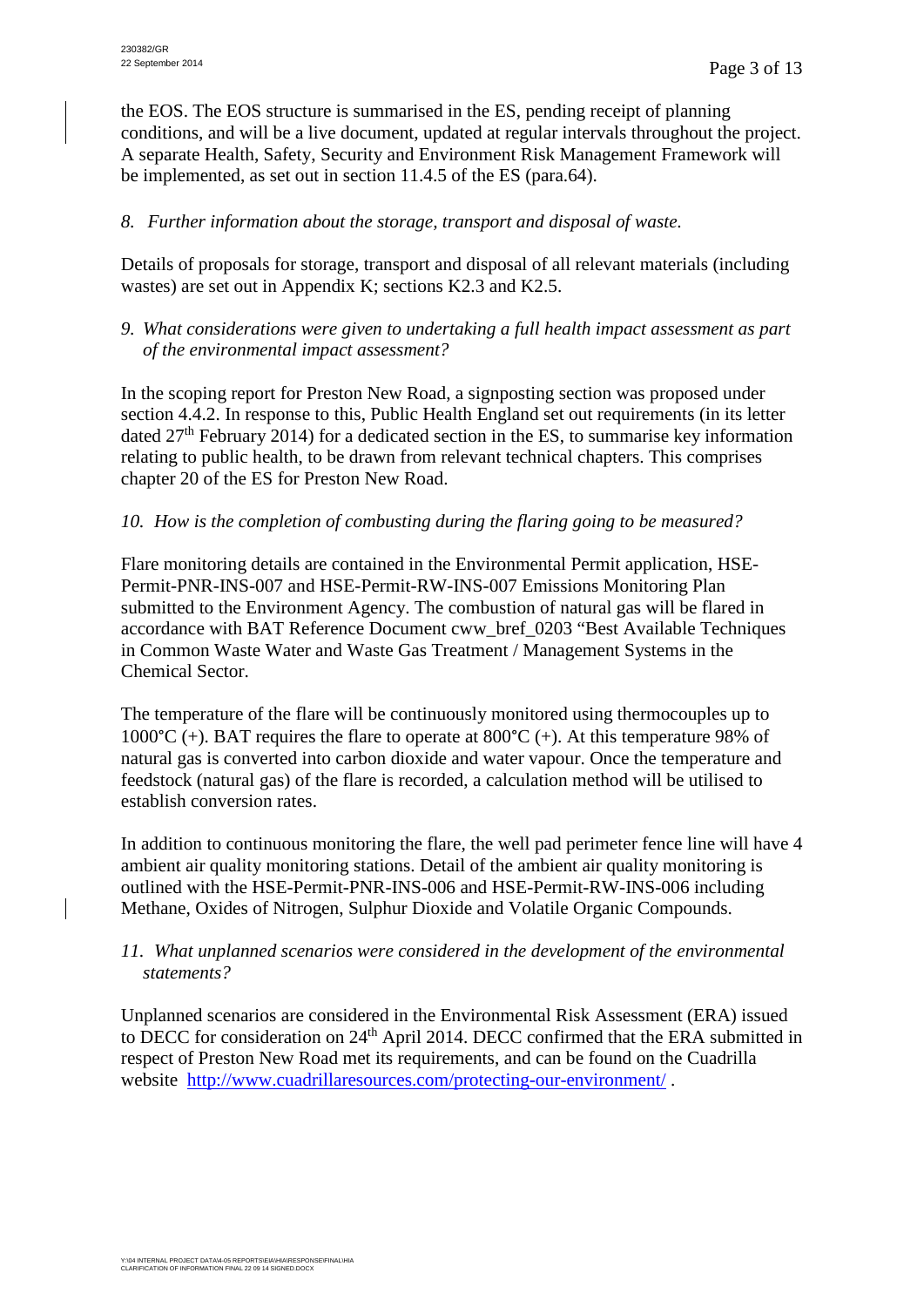**Points for clarification arising from the study by Ben Cave Associates** (BCA)**:** (NB: paragraph numbering has been amended to provide continuation from the above responses) **General**

*We (BCA) suggest that the Director of Public Health for LCC:*

12. *Seeks further detail on the influence of people's understanding of safety on the surrounding areas. Including consideration of: property values; amenity value of outdoor space; and levels of physical activity*.

It is assumed that this point relates to the potential for public anxiety arising from shale gas exploration. The approach undertaken to site development, including mitigation that could influence public health, reflects this issue and the following responses are intended to provide further clarification of information contained within the ES, or accompanying planning application documents.

#### **Property values**

Detailed assessment of property values is not within the scope of the EIA.

Other sections of the planning documentation - principally the Statement of Community Interest and the Environmental Risk Assessment – refer to perceived potential effects of shale gas exploration on property values and related issues.

The potential for perception of effects of exploration activity to generate health impacts via anxiety is considered in section 20.5.4 of the ES, with the provision of adequate information being identified as the primary means of mitigating such effects. A comprehensive programme of community engagement has been implemented, is ongoing and is reported in the Statement of Community Interest (SCI) (s.3 (ERA) s.6 (Site selection) s.7 & 8 (EIA) and s.9 (engagement with parish councils)).

## **Amenity Value of Outdoor Space**

Effects on outdoor space are considered in the ES, chapters 9 – Community and Socioeconomic, and ch.14 – Landscape and Visual Amenity.

Ch.9 confirms that no Public Rights of Way would be affected by the proposed works (table 9.7 and Figure 9.15) and that there would be no adverse community effects associated with public access and recreational amenity;

Chapter 14 confirms that no significant visual impacts would be evident over the whole working period, however very localised changes would be observed during the drilling and hydraulic fracturing activities.

## **Levels of Physical Activity**

The site and its surroundings are not publicly accessible and no Public Rights of Way are affected by the proposals (ES: Fig.9.15). There is therefore no mechanism for adverse effects on levels of physical activity.

*13. Seeks clarification of what effect (for example: direct, indirect, cumulative, differential, synergistic) the Project will have on proposed development within Fylde, including the proposed mental health unit at Whyndyke Farm.*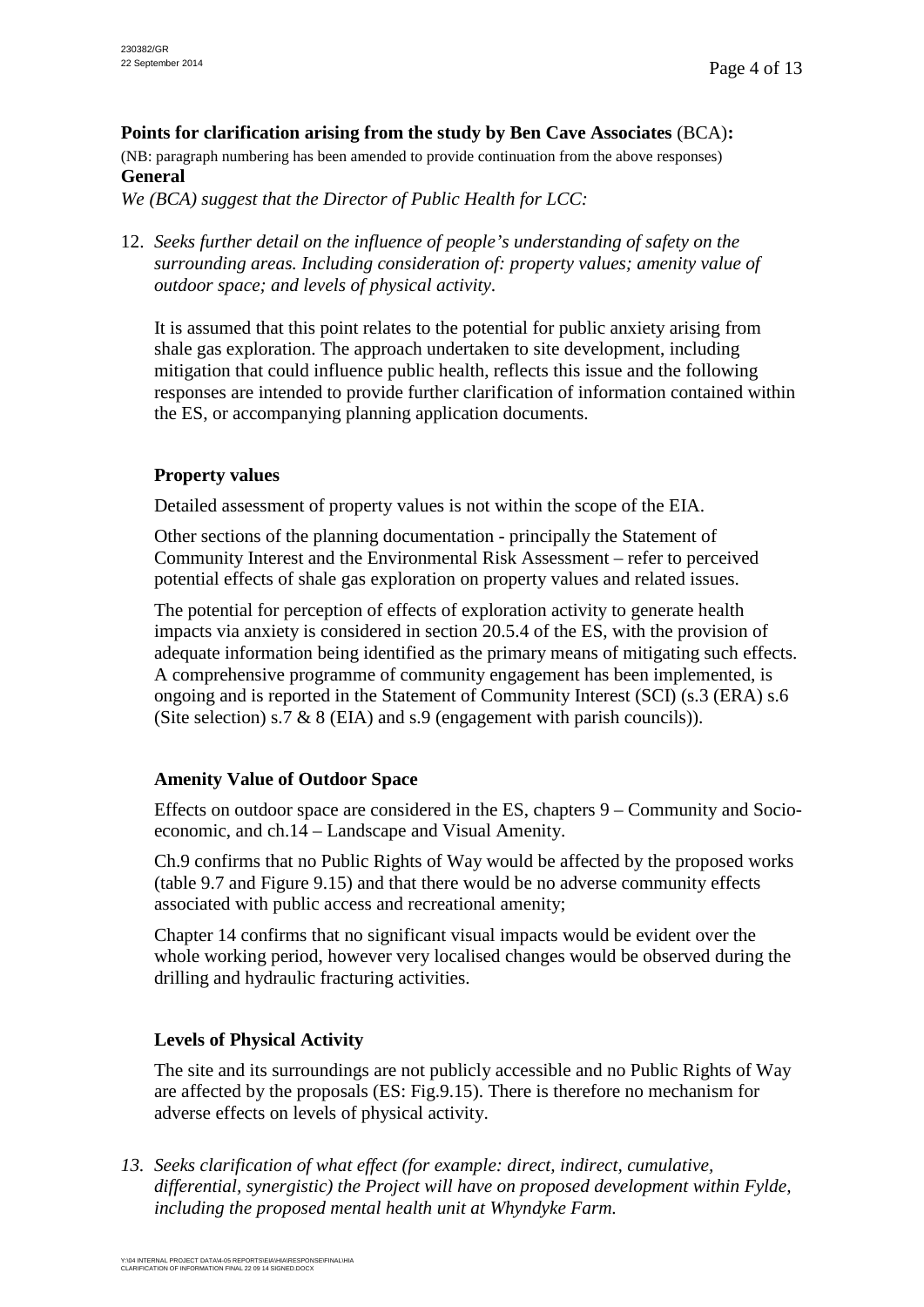Cumulative effects are included in each technical chapter of the ES. It is not clear why the proposed mental health unit has been highlighted but the most relevant chapter in the ES in this context may be ch.18 – Transport; s.18.8 reviews cumulative effects on the local road network, and confirms that there will be no adverse effects arising from traffic flows associated with the proposals.

14. *Confirms when, and what, further information will be available regarding quantitative risk assessment (including unplanned events and reference to ½LFL ).*

An Environmental Risk Assessment (ERA) has been submitted to DECC in line with the recommendation of the Royal Society and the Royal Academy of Engineering Report and an environmental risk assessment was also submitted to the Environment Agency as one of the supporting documents to the environmental permit applications. No further risk assessments or information relating to quantitative risk assessments are required as part of the current regulatory regime. Therefore, no further risk assessment is planned for the temporary exploration works at Preston New Road or at Roseacre Wood.

15. *Confirms how the proponent will ensure and demonstrate that all pollution will be as low as reasonably practical using BAT. This applies to air quality (including PM10 and PM2.5), noise, vibration, light and any other release from the activities on site or associated with the site*.

Each technical chapter of the ES contains comprehensive mitigation measures that will minimise residual effects arising from the proposed temporary development. Any conditions deemed necessary to ensure that Cuadrilla's operations represent Best Available Techniques (as defined in environmental regulation) will be included in the environmental permit for the Project.

Appendix E to the ES describes the Environmental Operating Standard (EOS) that will provide rigorous environmental management of the proposed temporary exploration site. Section 6 of Appendix E sets out the format of a series of Control Plans; this will define actions and responsibilities for maintenance of environmental control measures on the site.

## **Lighting (**see Chapter 15 of the ES)

All lighting on the Project will be designed, specified, installed and commissioned in accordance with the relevant light obtrusion and design standards and guidance to ensure minimum light pollution. All design work undertaken will be completed by an appropriately qualified lighting designer using appropriate software. The lighting design details will be submitted and agreed with the local authority prior to installation of lighting on site. Viewpoints from neighbouring properties and local sensitive ecological receptors will be regularly monitored to assess the visibility of the light sources from the Project at all stages of construction and final installation.

#### **Air quality** (see Chapter 6)

The effects of emissions of particulate matter are assessed to be not significant. The main risk of PM emissions occurs during construction and demolition. Mitigation measures to ensure no significant impacts occur have been recommended and delivery of these measures can be secured through planning conditions.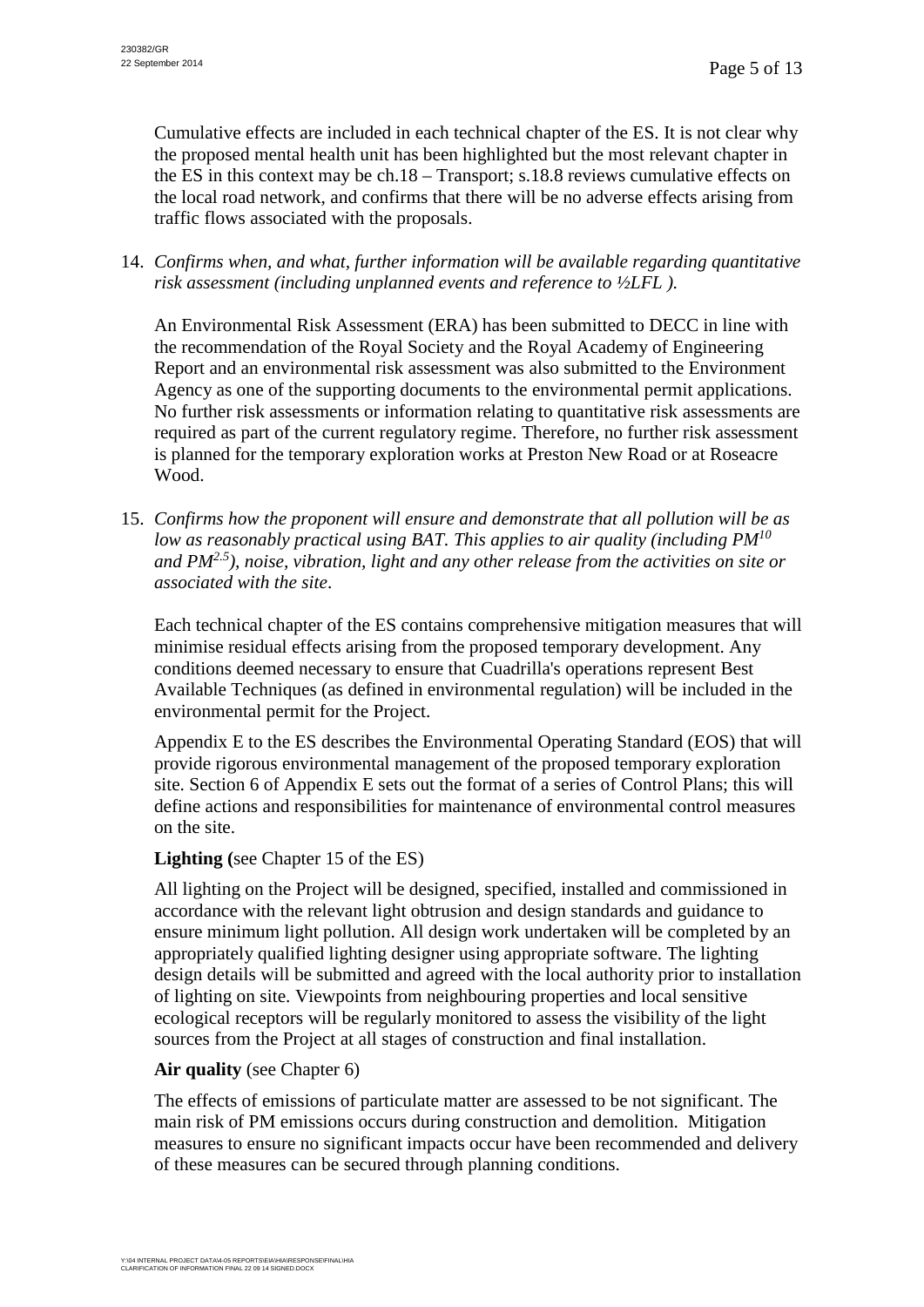## **Noise and vibration** (see Chapter 16)

Use of best practicable means is required and has been assumed in the assessments. Where significant effects are predicted, mitigation is proposed to achieve targets and delivery of the mitigation can be secured through planning conditions*.*

# **Air quality**

16. *Seeks clarification as to whether there will be periods of higher exposure to radon (e.g. during the 120 day flare period assumed by the radon modelling) than is suggested by the ES reporting the exposure levels as an annual effective dose. Notably whether peak levels will exceed 100 Bq/m3 at any receptor*.

The estimated exposure (0.3 microSv) associated with a maximum 120 d flare period has been normalised to an annual effective dose to allow for comparison with the statutory annual dose limit for a member of the public (see Appendix F of the ES). Based on the estimated concentrations of radon within the flared gas, and a maximum flare period of 120 d, it is not envisaged that there will be periods of higher exposure. It is pertinent to note that the estimated exposure (0.3 microSv) represents 0.02 % of the average annual public exposure to radon in the UK. Based on an estimated radon concentration of 200 Bq/m<sup>3</sup> within the flared gas, it is highly improbable that a radon (in air) concentration will exceed 100  $Bq/m<sup>3</sup>$  at any off-site receptor.

*17. Request clarification of whether one or two flares been modelled by the radon modelling. It would be useful for actual receptors and weather data to be used in the radon modelling.* 

The radon assessment assumed that the flaring of gas would occur from a single stack. With regard to weather data, the Environment Agency's Initial Radiological Assessment Methodology assumes a sectorised Gaussian plume model (with a breakdown of atmospheric stability classes which is considered appropriate for discharges made within mainland UK). Given the radiologically-insignificant exposure estimated using the methodology (Appendix F), which allows for the calculation of a relatively cautious ('order of magnitude') estimate, it was determined that no additional refining of the assessment was required.

*18. Request additional modelling of the likely radon exposure levels during unplanned events (e.g. loss of gas containment at ground level) for occupational and residential receptor doses. For each radon modelling result (including those requested above), data in unit of μSv/year and Bq/m<sup>3</sup> would be useful.* 

With regard to unplanned events ['loss of gas containment at ground level' is cited as an example], the on-site storage of significant volumes of natural gas is not part of the proposal (Chapter 4 of ES), hence there is no feasible risk of a significant unplanned event with off-site radiological consequences of the nature suggested. In terms of a ground-level release, if the 120 d flare period discharge occurred at 0 m, the dose to the local population (resident at 100 m from the discharge point) is estimated to be 1.5 microSv (i.e. approximately 50 % of the daily exposure due to background radon, received by a member of the public within the UK). Assessment of the risk of occupational exposure to potentially dangerous substances is a requirement of the Ionising Radiations Regulations 1999 as well as serving to fulfil l employer's general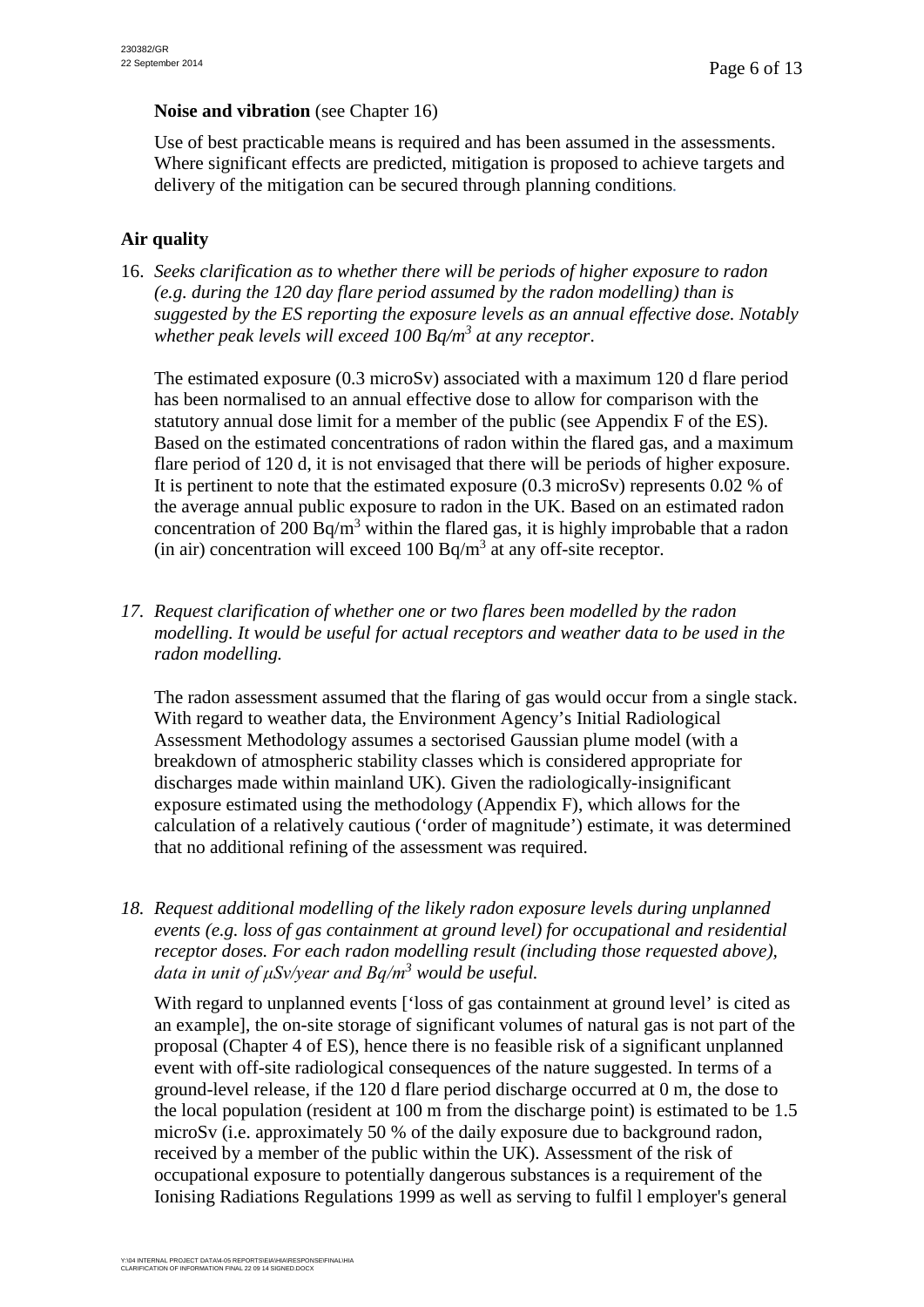duties to safeguard employees and others under the Health and Safety at Work etc., Act 1974.

*19. Seeks clarification on the approximate minimum period of time between extraction of natural gas containing radon during extended flow testing and its final combustion by domestic and commercial end users. If this period of time is short and large volumes are being used by single sources, the risks of the carcinogenic decay products of radon further down the supply chain should be investigated.*

Sampling of natural gas and analysis for radon will occur during flow-testing of the wells (and subsequent assessment of any potential, significant domestic exposure), prior to any transporting of natural gas to domestic consumers. Natural gas must be sampled and meet the requirements of the UK National Gas Grid prior to being allowed entry into the gas grid network and onwards to domestic or industrial customers

*20. Request information on what alternatives have been considered for the capture and the use of methane during the 90 day initial flow testing stage and clarify how the decision to flare has been reached.* 

The requirement to flare natural gas is based on a need to collect natural gas data. As described within the Waste Management Plan (HSE-Permit-INS-PNR-006) the initial flow test purpose is to enable a continual uninterrupted flow from the well head to a natural gas flare. The uninterrupted flow of natural gas is required to provide the necessary data to measure the flow rate of natural gas and the initial decline rate of flow and pressure, as well as the gas composition. This allows for the forecasting of potential future production flow from the well. Interrupting the flow, or risk of interruption from utilising the natural gas on site, would impact the necessary data collection and ability to predict future decline curves of natural gas.

Once the initial flow test has established the required data, natural gas flowing from the well during the extended well test would be sent to the gas grid rather than flaring. The extended well test is based on site specific information e.g. the gas composition and flow rates established during the initial flow test, to enable a connection to be made into the gas grid.

This approach is recognised in UKOOG standards (Clause 10) and in the USA EPA.

Clause 10 from UKOOG states:

10. Minimising Fugitive Emissions

Operators should plan and then implement controls in order to minimise all emissions. Operators should be committed to eliminating all unnecessary flaring and venting of gas and to implementing best practices from the early design stages of the development and by endeavouring to improve on these during the subsequent operational phases.

Emphasis should be placed on "green completions" whereby best practice during the flow-back period is to use a "reduced emissions completion" in which hydrocarbons are separated from the fracturing fluid (and then sold) and the residual flow-back fluid is collected for processing and recycling. However this approach will not always be practicable at the exploration/appraisal stage of a development where separation and flaring of natural gas should be the preferred option, minimising venting of hydrocarbons wherever practicable.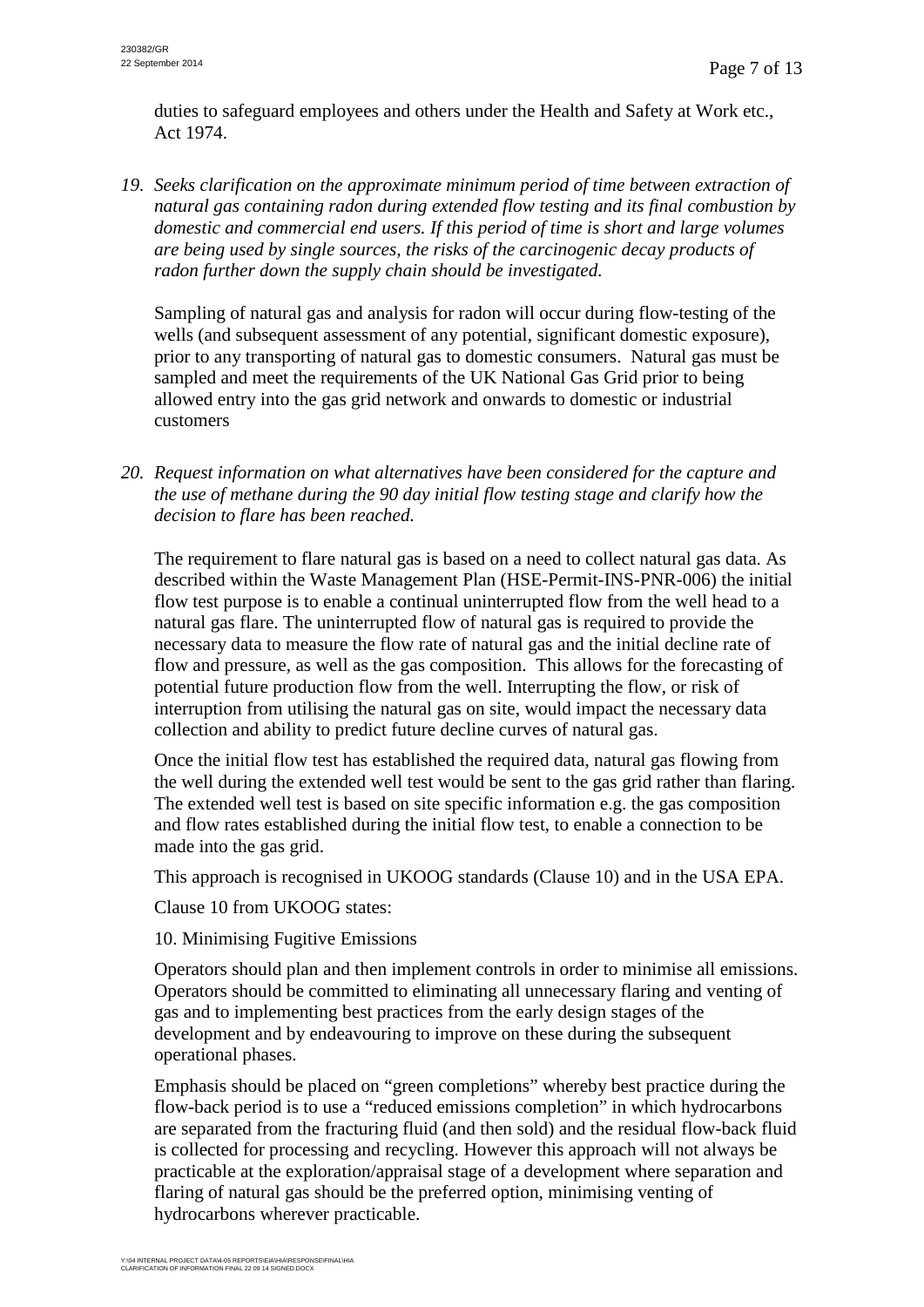EPA Standards for Gas Well Affected Facilities:

Each well completion operation begun on or after January 1, 2015, must employ REC in combination with use of a completion combustion device to control gas not suitable for entering the flow line (we refer to this as REC with combustion). (EPA, Page 41, 40 CFR Part 63 Oil and Natural Gas Sector: New Source Performance Standards and National Emission Standards for Hazardous Air Pollutants Reviews)

Once reliable data is validated from the initial well testing phase and reviewed by the infrastructure body (i.e. gas is suitable to enter a flow line), a connection to the gas grid will be made for the extended well testing phase.

## **Noise**

*21. Requests additional mitigation be incorporated into the Project to ensure that at all receptors noise levels attributable to the Project neither exceed the WHO general health based threshold of 50/55 dB LAeq, 16hr (45); nor the WHO night noise threshold of 40 dB Lnight, outside.*

The ES presents the highest assessed noise levels associated with drilling and hydraulic fracturing pumping operations. The drilling noise levels will comply with the suggested daytime criteria at the closest dwellings. At night, there is a forecast slight exceedence of the ES assessment criterion at the closest property on Preston New Road. However the measured ambient night time noise level here during the quiet night time period (46dBLAeq) was only 1dB(A) below the predicted drilling noise level and is in excess of the WHO night noise guideline.

The hydraulic pumping stage of the fracturing process will cause higher noise levels, but will not be undertaken at night and will be typically for a period of only 3 hours per day in the period whilst hydraulic fracturing of drilled wells is ongoing. The hydraulic fracturing pumping operation is predicted to cause 67dBLAeq at the closest dwelling. This compares to a measured daytime level during quiet time of day of 62dBLAeq.

As the existing daytime level of 62 dBLAeq is well above the WHO daytime target, work is daytime only, the site is temporary (and the fracturing operation itself is only part of the time for which the site would operate) and the noise level is only for a few hours per day, we have assessed this as a 'not significant' effect and as such are not currently proposing further mitigation.

22. *We suggest that the Director of Public Health for LCC requests regulatory authorities control the working hours and days for Project activities, particularly drilling and hydraulic fracturing, to ensure that at all receptors noise levels attributable to the Project do not exceed the WHO thresholds (44;45) of the preceding recommendation. Consideration could be given to only operating the fracturing pumps during weekday daytime and ceasing activity during weekends and bank-holidays*.

The hydraulic fracturing pumping, which is the major noise source, will be restricted to weekday daytimes and will be typically for a period of only 3 hours per day during daytime hours, (and the hydraulic fracturing itself is only part of the time for which the site would operate)as set out in the ES.

Drilling will be a 24 hour operation, but gives rise to much lower noise levels.

It would be inappropriate to design to the target noise levels provided by the WHO Night Noise Guidelines for Europe, for drilling activity, because existing noise levels are already in excess of the target values.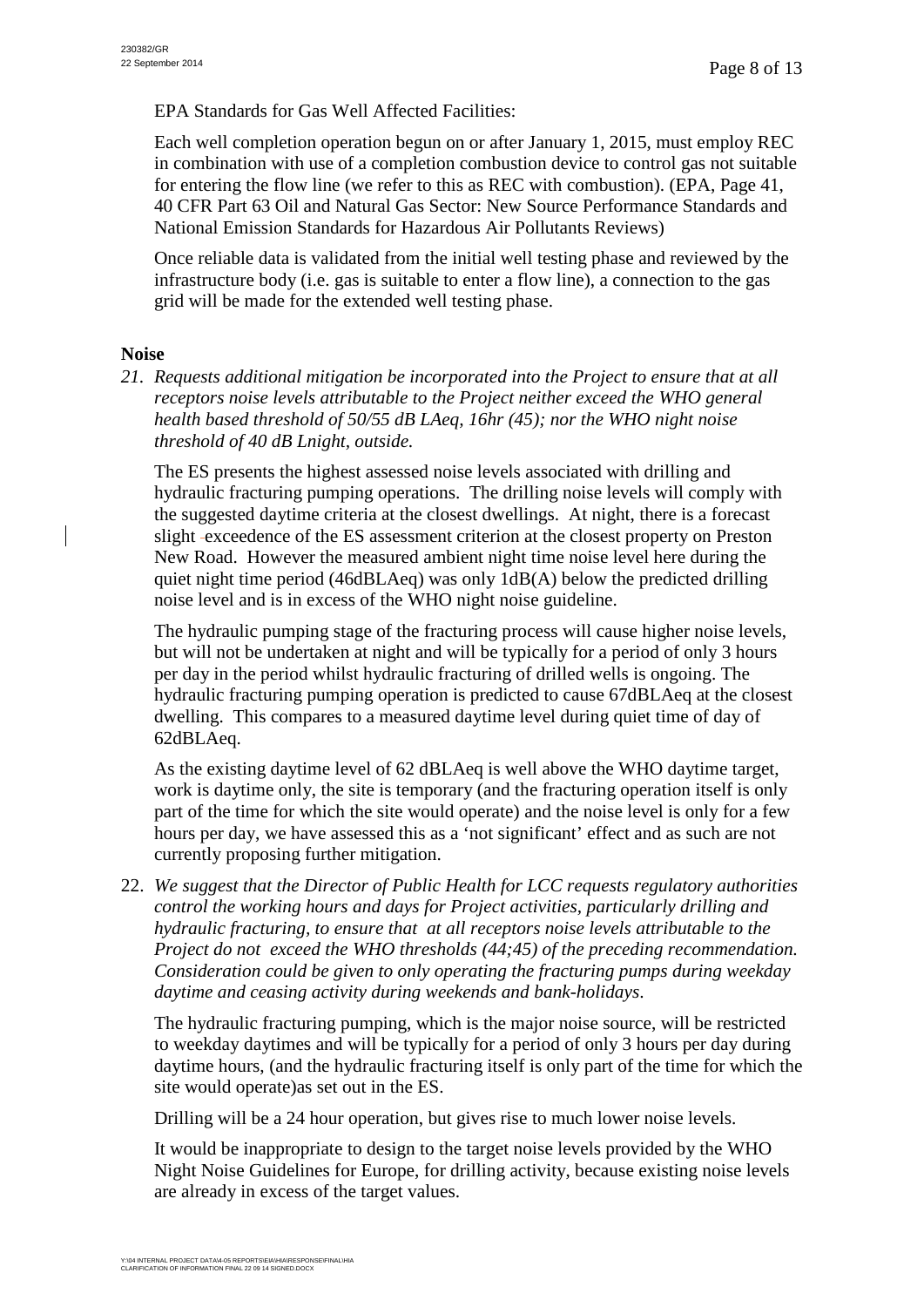*23. For noise impacts attributable to the Project which are justified on the basis of being of a similar decibel level to background noise, requests further reporting of the frequency spectrum and time-structure of such noise to evidence that it will not be clearly audible against background levels.*

It has not been stated in the ES that the noise will not be audible, but favourable comparison has generally been made with the existing noise levels Sections 16.7.1 to 16.7.7 incl.).

Traffic noise is broadband, containing noise from tyre-road interaction, engine noise and exhaust noise. The drilling and fracturing processes are also broadband, the fracturing using diesel engine pumps, similar to a HGV, so except for the absence of tyre noise, the sound character should be similar to road traffic.

## **Hydrogeology and ground gas**

*24. Seeks clarification of how, and for how long, the applicant will monitor the ground water quality to the east of the Woodfold fault to confirm the hypothesis, advanced in the ES, that the fault creates a barrier to water movement between the ground water contamination of the application and the public water supply. Sufficient information should be provided to satisfy the Director of Public Health for LCC that public water supply will not be contaminated directly or indirectly as a result of the Project, including long-term impacts. This issue is also applicable to the Roseacre Wood application which is closer to the Woodfold fault.* 

As discussed in Section 11.6.7 of the ES, evidence to support the hypothesis that the Woodsfold Fault acts as a barrier to groundwater flow includes: observed groundwater level change across the fault; groundwater quality change across the fault; calibrated EA groundwater model with the fault modelled as impermeable; observations from comparable faults in the area. In addition the Woodsfold Fault is distant from the volume of rock that will be fractured, approximately 8km east of PNR and 3km east of Roseacre Wood at surface. The public water supply abstractions are in turn several kilometres east of the Woodsfold Fault and there is no plausible pathway between PNR and RW wells and the public water supply abstractions (Section 11.7.7 Induced fractures extend beyond the target zone). Groundwater monitoring is proposed around the PNR and RW well pads and will be subject to EA approval.

*25. Requests further information on how the application will affect long-term low level gas permeation to the surface including permeation to the surface which may be distant to the proposed site. Estimates of potential surface concentrations and areas of effect would be helpful.* 

Existing ground gas sources, present before any drilling or hydraulic fracturing, are identified in the ES (Section 11.6.11), and include an existing conventional gas reservoir in the Collyhurst Sandstone, below the Manchester Marl. The potential for gas migration as a result of the proposed development is discussed in the ES Section 11.7.7 (Ground gas migration due to loss of well integrity, Induced fractures extend beyond the target zone and Gas migration via induced fractures). Considering the geological setting, controls on fracture growth and other mitigation measures to ensure well integrity (Section 11.4.5), there is no plausible pathway for gas migration to receptors at the surface.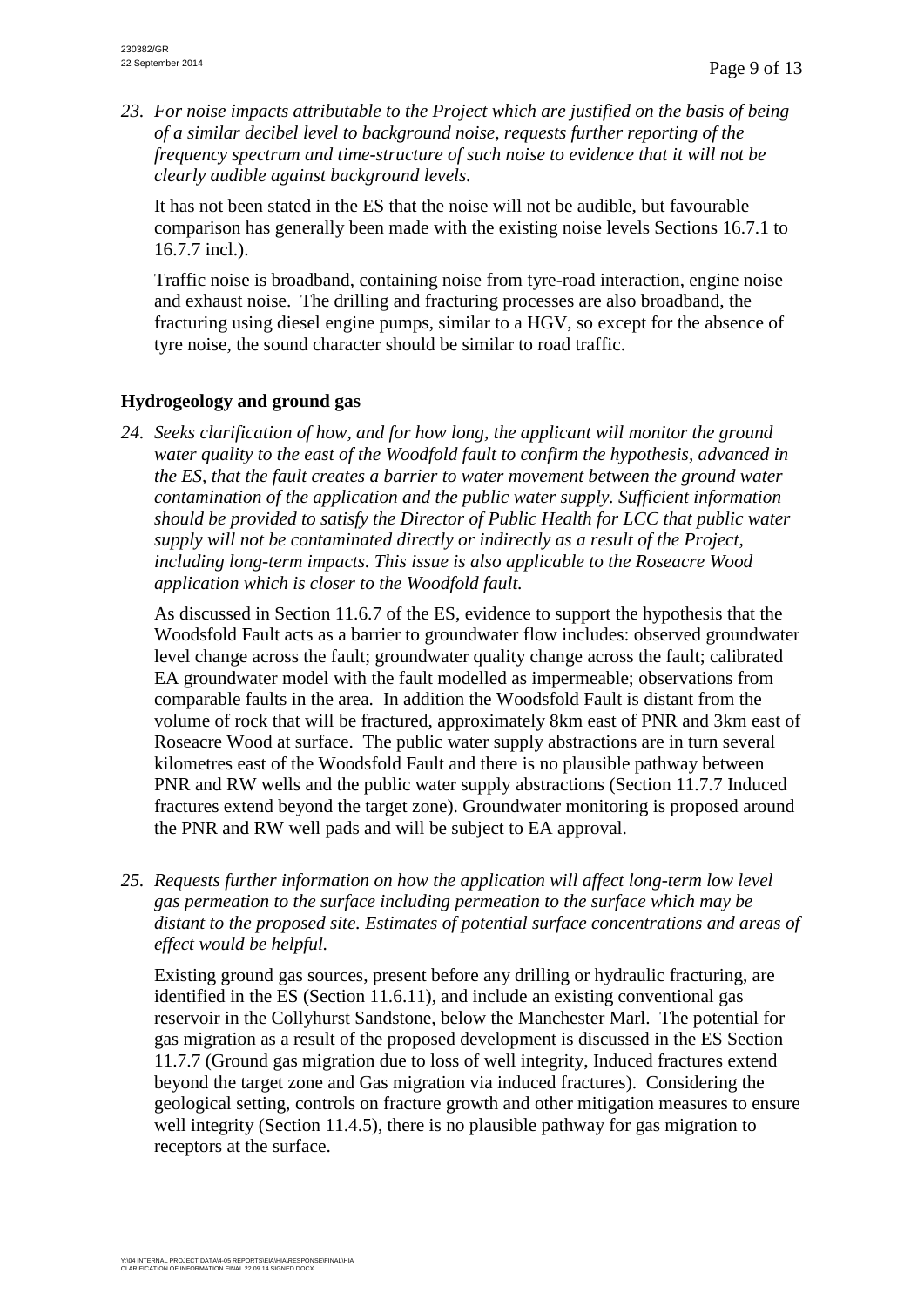*26. Seeks confirmation of what action will be taken if a significant pathway, along a fault or other discontinuity, is established for gas to the surface.*

Cuadrilla has undertaken extensive characterisation of the subsurface including the mapping of faults (see section 12.4.2, para.18), prior to drilling in order to avoid hydraulically fracturing directly into regional faults.

The fracturing programme has been designed to keep induced fractures offset from regional faults by a distance of two times the anticipated fracture length. Microseismic monitoring will be used to detect fracture growth. If, during hydraulic fracturing, monitoring data indicate possible interactions with a preferential flow pathway, the pumping of fracturing fluid would be terminated and the HFP would be adjusted as necessary (Ch.4). However even if a fault or other discontinuity was encountered during hydraulic fracturing, a permeable pathway would need to be present along the full distance between the source (in the Bowland Shale) and the surface for gas migration to the receptors. Based on several lines of evidence set out in Chapter 12 in the ES, the extent and permeability of faults in the site area is considered to be too low to allow significant migration.

*27. Requests that regulators require an appropriate long-term monitoring plan post decommissioning / abandonment to ensure that the Project does not cause adverse legacy issues for air, ground or water contamination. Responsibility for monitoring should be clearly defined and set through condition, legal agreement and / or bond. The Director of Public Health for LCC should remain engaged with the monitoring information that emerges from the planning and permitting processes.* 

Groundwater monitoring, including baseline, during operation and post-abandonment, is addressed by the environmental permitting regime and regulated by the EA. Groundwater monitoring post-well abandonment will be performed in accordance with the Environment Agency's requirements or other regulatory requirements in place at the time of abandonment.

## **Waste**

28. *Confirms with the regulator (EA) that the Project's impact on the capacity of regional waste sites to treatment/disposal of medical waste is being considered as part of the permitting process. The Director of Public Health for LCC should remain engaged with the process and information that emerges on this issue from the planning and permitting processes*.

Material that could compete with medical waste for treatment or disposal capacity will not be generated by the exploration process, and is therefore not included in the environmental impact assessment.

29. *Seeks clarification on how suspension brine will be disposed of, as the ES does not describe this waste management pathway*.

Suspension brine (salty water) disposal is stated in the environment permit application in the mining waste management plan. For reference, section 5.7 of the mining waste management plan describes the waste under the European Waste Code (EWC) 01 05 08. This will be sent for disposal to a waste facility permitted accept the waste stream.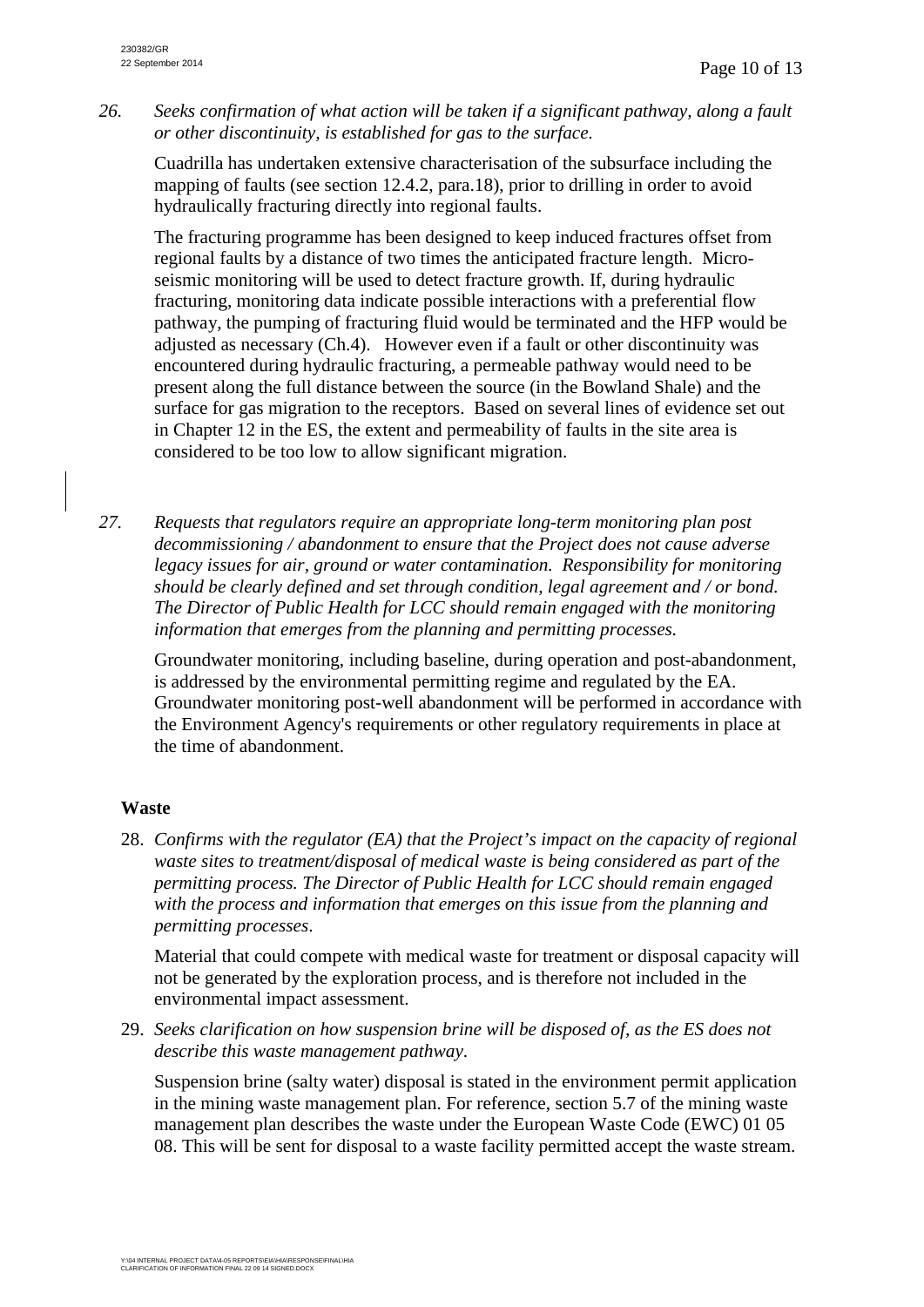# **Induced seismicity**

*30. Considers Verdon (47), who, having looked at analogous drilling, fracking and deep injection associated with CO2 storage, concludes that deep injections have a direct action on fault lines; and requests clarification of how this analysis relates to conclusions in the ES concerning impacts on induced seismology associated with hydraulic fracturing.*

The comparison between induced seismicity associated with CCS storage and shale gas exploration is not appropriate as the volumes of injected liquid associated with CCS storage are significantly larger that for shale gas exploration. In addition the mitigation measures set out in section 12.9 of the ES, for limiting induced seismicity includes the mapping of faults prior to drilling in order to avoid hydraulically fracturing directly into regional faults, and real time monitoring that allows the Fracturing Manager to stop hydraulic fracture operations if a fault is suspected of being activated.

*31. Requests clarification that the applicant has considered the implications of seismic activity on historical and/or current salt/brine mining activity in the area (other than the Preesall proposed gas storage site). If so, this information should be provided.* 

The potential effects of induced seismicity on Preesall salt mining have been considered in section 12.7.4 and assessed and the risk is considered to be very low. It is considered that the Preesall salt mining is analogous for other salt mining operations (historical, current and future) in the region. Salt cavern collapse associated with salt mining is understood to be a source of induced seismicity rather than a consequence of induced seismicity related to another source.

*32. Seeks supporting evidence on the degree of accuracy to which the microseismic arrays measure the extent of hydraulic fractures. Including clarification of the relationship between fracture growth and the measurement of induced seismicity as a surrogate for this growth.*

The ES provides a description of how the proposed buried (microseismic) array will detect the extent of hydraulic fractures and how this will be used to control hydraulic fracture growth (chapter 4). This is an established and successful methodology for detecting the location and extent of hydraulic fractures and more information can be found on the websites of companies that offer this service (i.e. Microseismic Inc).

As set out in section 4.4 of the ES, micro-seismic monitoring will take place in real time and with subsequent post processing. The accuracy of real time microseismic monitoring depends on position of the hydraulic fractures relative to the buried instruments and the strength of the seismic signal. The location that is determined is a statistical best fit solution, and due to the collective listening power of the buried array the detection accuracy is expected to be in the order of a few 10s of metres.

The relationship between fracture growth and the measurement of induced microseismicity is described in Chapter 4 of the environmental statement. The intention of hydraulic fracturing is to induce tensile fracture opening, which as a result will create shear slippage of the rock around the fracture producing a microseismic signal. This shear slippage creates microseismic signals, which will be detected by the proposed buried (microseismic) array and allow the growth of hydraulic fractures to be accurately monitored and controlled.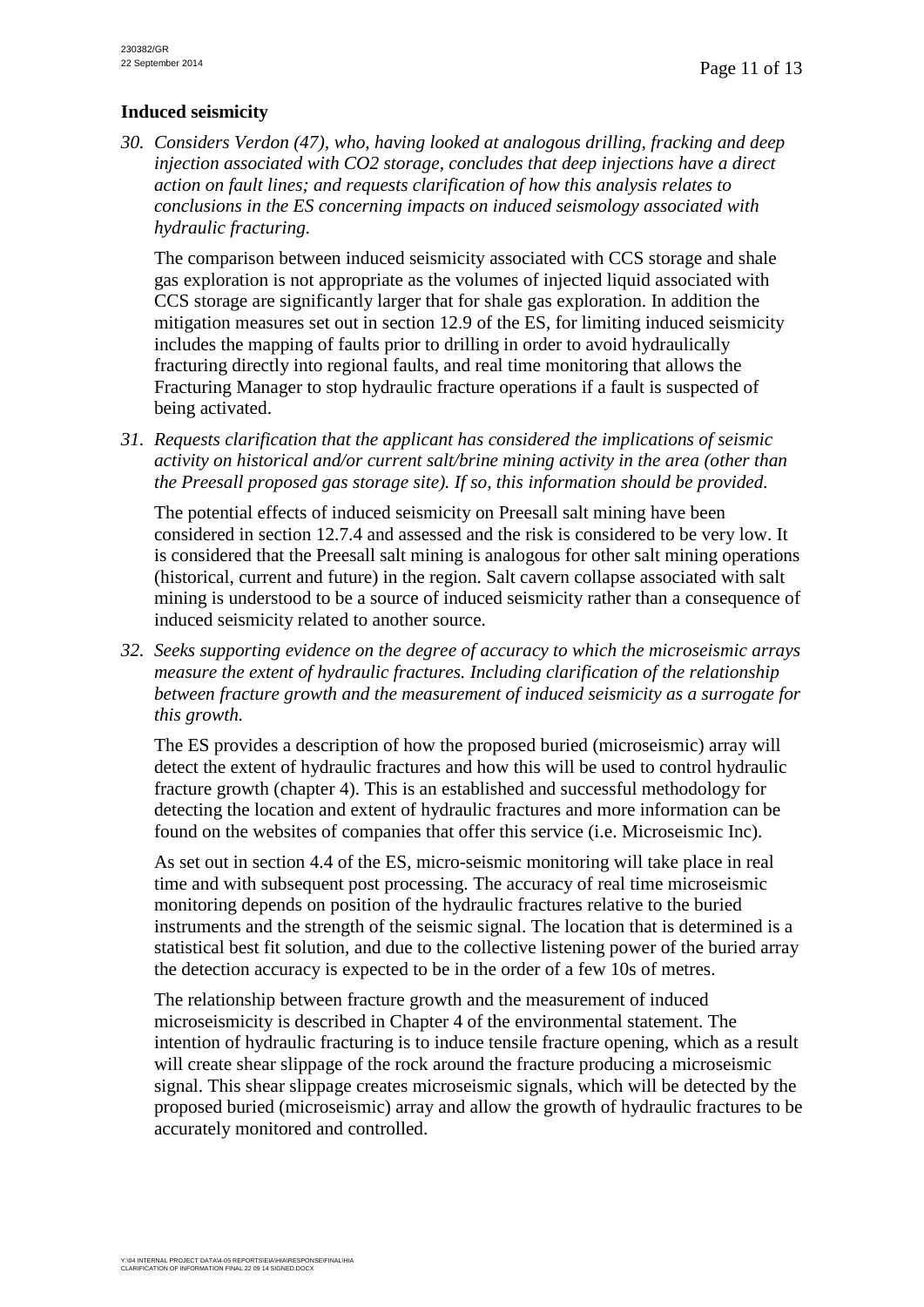# **Visual impacts**

*33. Seeks clarification on whether the flares will be associated with condensation plumes due to convection effect in the atmosphere under certain weather conditions. Any plume could increase visual disturbance and introduce an industrial element into the rural landscape.* 

The flare stack is designed to minimise visual intrusion, including effects of flame or condensation. Under extreme weather conditions a small condensation plume may be visible, however this would be likely to occur for a short period of time, during the maximum 90-day flow test period which, by definition, will be a temporary activity. Any such plume is therefore extremely unlikely to contribute to adverse effects on landscape character (see s.14.11 of the ES).

# **Transport**

*34. Confirms if the transport safety audit included the transport of hazardous wastes (including those with NORM) from the site to treatment facilities. It is noted that hazardous loads are a familiar feature of the UK road network. Once the locations of relevant treatment facilities have been identified, the Director of Public Health for LCC could comment on the need for routing away from population centres and accident hotspots.*

A road safety audit is intended to identify any road safety issues and suggest measures to eliminate or mitigate any concerns. The road safety audit covers all potential road users, including vehicles, cyclists and pedestrians. This would include the vehicles used to transport materials to and from the site.

Chapter 11 (Section 11.7.3 – Table 11.10) identifies "Off-site road traffic accident resulting in spill of potentially contaminating materials" as potential source of pollution along a single exposure pathway to two potential receptors (water environment and human health). This assessment covers all potentially contaminating materials including any that contain quantities of low level NORM (e.g. flowback fluid).

Section 11.7.7 then goes on to assess the risk in more detail, specifically in paragraphs 211 and 212 which states the control measures Cuadrilla would have in place to minimise the likelihood of a spill occurring and also the measures in place to manage any impacts in the event of a spill. These control measures apply to the transport of all material including flowback fluid which could contain quantities of NORM. With these measures paragraph 212 concludes that the probability of a source-pathwayreceptor linkage being created would be low.

On the basis of the above the planning submission has considered both the road safety issues associated with using the proposed access routes and the risks to receptors if a spillage on the highway were to occur.

*35. Confirms that the traffic impacts (including air quality) of the proposals have considered seasonal road congestion, for example during the summer months standing traffic can become a feature of roads leading into Blackpool.* 

Traffic impacts have been based on assessment of flows collected in October, which represents a recommended month for data collection as defined by the Department of Transport in their Guidance on Transport Assessment.